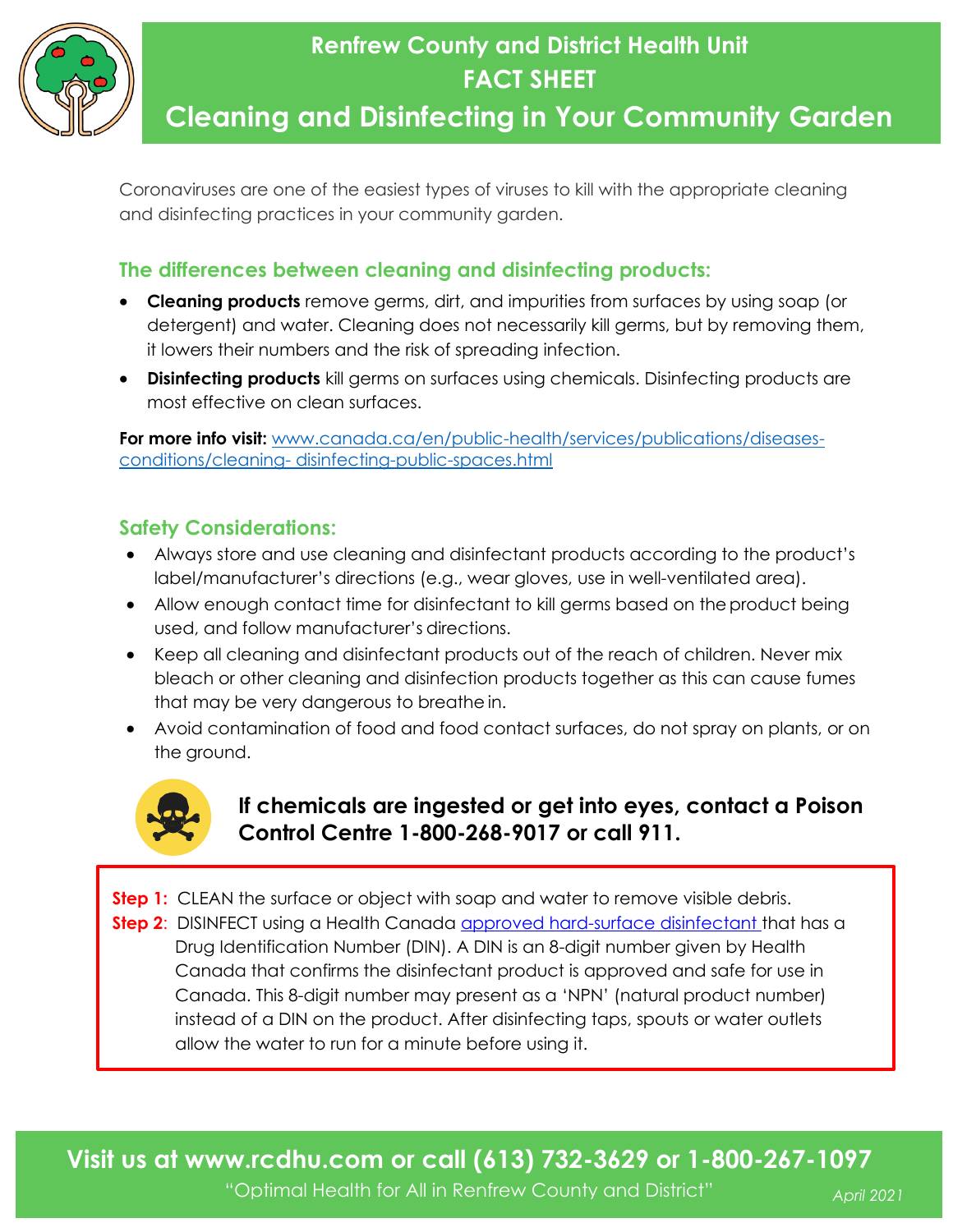

## **Renfrew County and District Health Unit FACT SHEET**

## **Cleaning and Disinfecting in Your Community Garden**

#### **Help Protect our Natural Environment**

Chemicals in cleaning products and disinfectants, can harm the environment if they are not handled or disposed of properly.

- Do not pour or spray disinfectants or bleach onto the ground or into a storm sewer.
- Dispose of all disinfectants and empty disinfectant containers as per manufacturers' directions.
- Use care when mixing bleach solution: use a stable surface to mix your bleach solution; placing the spray bottle in a bucket while adding bleach and water can minimize spills.
- The disinfectants mentioned below may be disposed of into a sink or toilet that connects to a municipal sewage treatment plant. Do not dispose of disinfectants into a sink or toilet that connects to a private sewage disposal system or septic tank.
- Dispose of disinfectant wipes into the garbage; do not flush disinfectant wipes down the toilet.
- Store disinfectants in a safe place only accessible to those who need to use them. Follow the manufacturer's directions on specific instructions relating to storage.

### **Types of Disinfectants that are Effective Against COVID-19**

Health Canada has a list of approved disinfectants that are effective against the COVID-19 virus: [https://www.canada.ca/en/health-canada/services/drugs-health](https://www.canada.ca/en/health-canada/services/drugs-health-products/disinfectants/covid-19/list.html)[products/disinfectants/covid-19/list.html](https://www.canada.ca/en/health-canada/services/drugs-health-products/disinfectants/covid-19/list.html)

Below is a short-list of disinfectants that are commonly available to the general public, and have been approved at this time by Health Canada. **The list is updated regularly, check back often for newly approved disinfectants.**

**When using disinfectants on hoses, spouts or other water outlets, allow the water to run for 1 minute before using it.**



### **1. Wipes (Surface Disinfectants)**

These types of disinfectants are ready-to-use and come as pre-moistened wipes.

#### **Safety Considerations**

Follow the manufacturer's directions for instructions on use, contact time, storage and disposal. Dispose of used wipes directly into the garbage.

**Visit us at www.rcdhu.com or call (613) 732-3629 or 1-800-267-1097**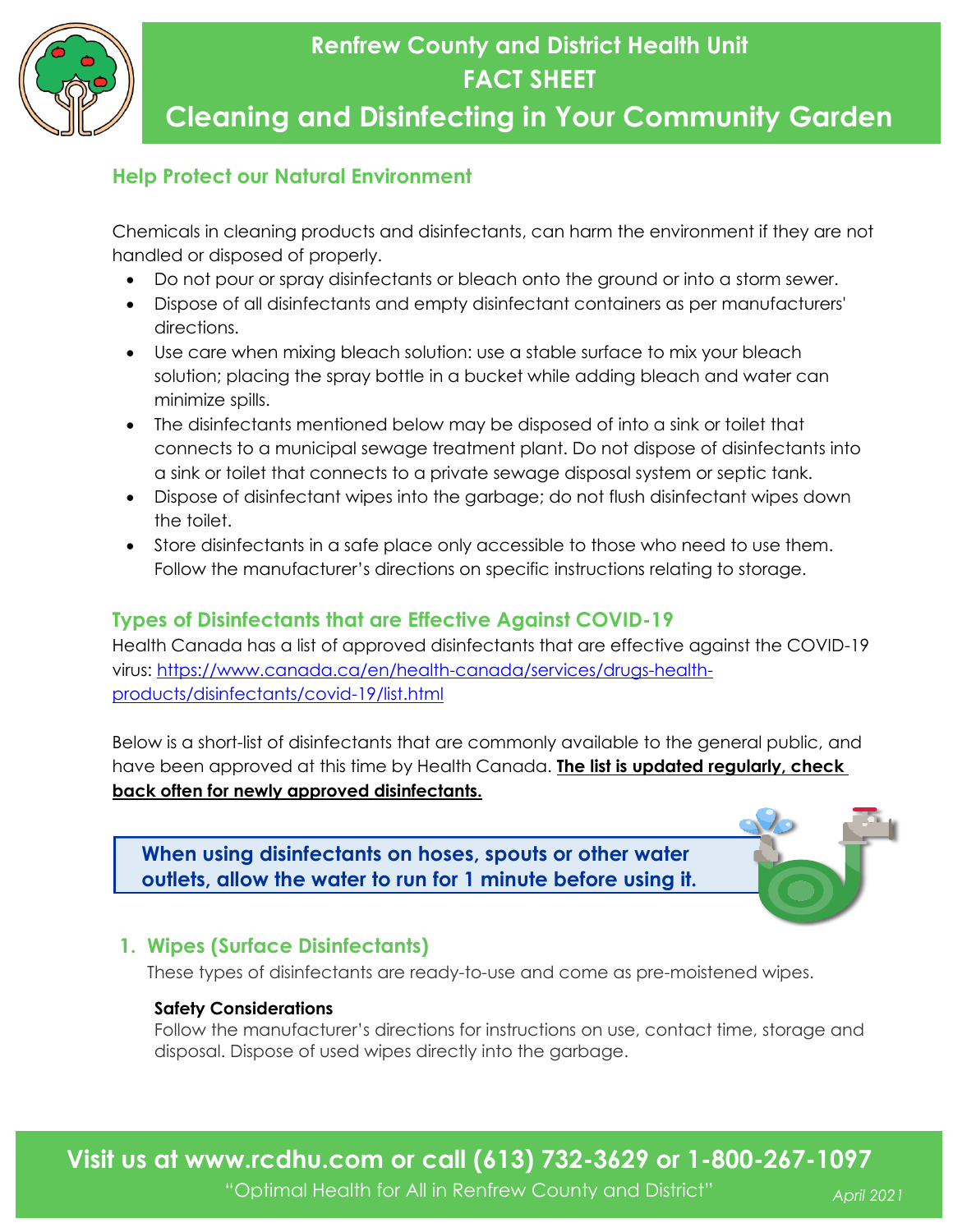

## **Renfrew County and District Health Unit FACT SHEET Cleaning and Disinfecting in Your Community Garden**



**Clorox Disinfecting Wipes** DIN: 02466031

### **2. Solution-based Disinfectants (Surface Disinfectants)**

These types of disinfectants are typically liquid and may have to be diluted.

#### **Safety Considerations**

Follow the manufacturer's directions for instructions on use, contact time, storage and disposal. If solutions require dilution, follow the manufacturer's directions. Wear gloves or other personal protective equipment while diluting the product. Dilute the product in a well-ventilated area. Store in clearly labelled containers.

**Household Bleach**, 5.25% sodium hypochlorite solution

- Different brands, e.g., Clorox
- Bleach must be diluted before use: Add 4 tsp bleach per 1 cup water.
- Spray onto clean surface and let it evaporate, or wipe away after a minimum contact time of 45 seconds.
- Must be prepared daily and stored in a labelled spray bottle.





**Fantastik Original Disinfectant All Purpose Cleaner**  DIN: 02491613

These types of disinfectants are typically ready-to-use and come as a spray or aerosol. Some of these products may come in different scents, check the DIN to ensure it is approved for use by Health Canada against the COVID-19 virus. The following list of examples is not exhaustive.

#### **Safety Considerations**

Follow the manufacturer's directions for instructions on use, contact time, storage and disposal. Take care not to spray product into eyes. Do not store aerosol cans where they may become heated.



**Clorox Kitchen Cleaner and Disinfectant** DIN: 02419696



**Clorox Clean-Up Disinfectant Bleach Cleaner Spray** DIN: 02494000

**Visit us at www.rcdhu.com or call (613) 732-3629 or 1-800-267-1097**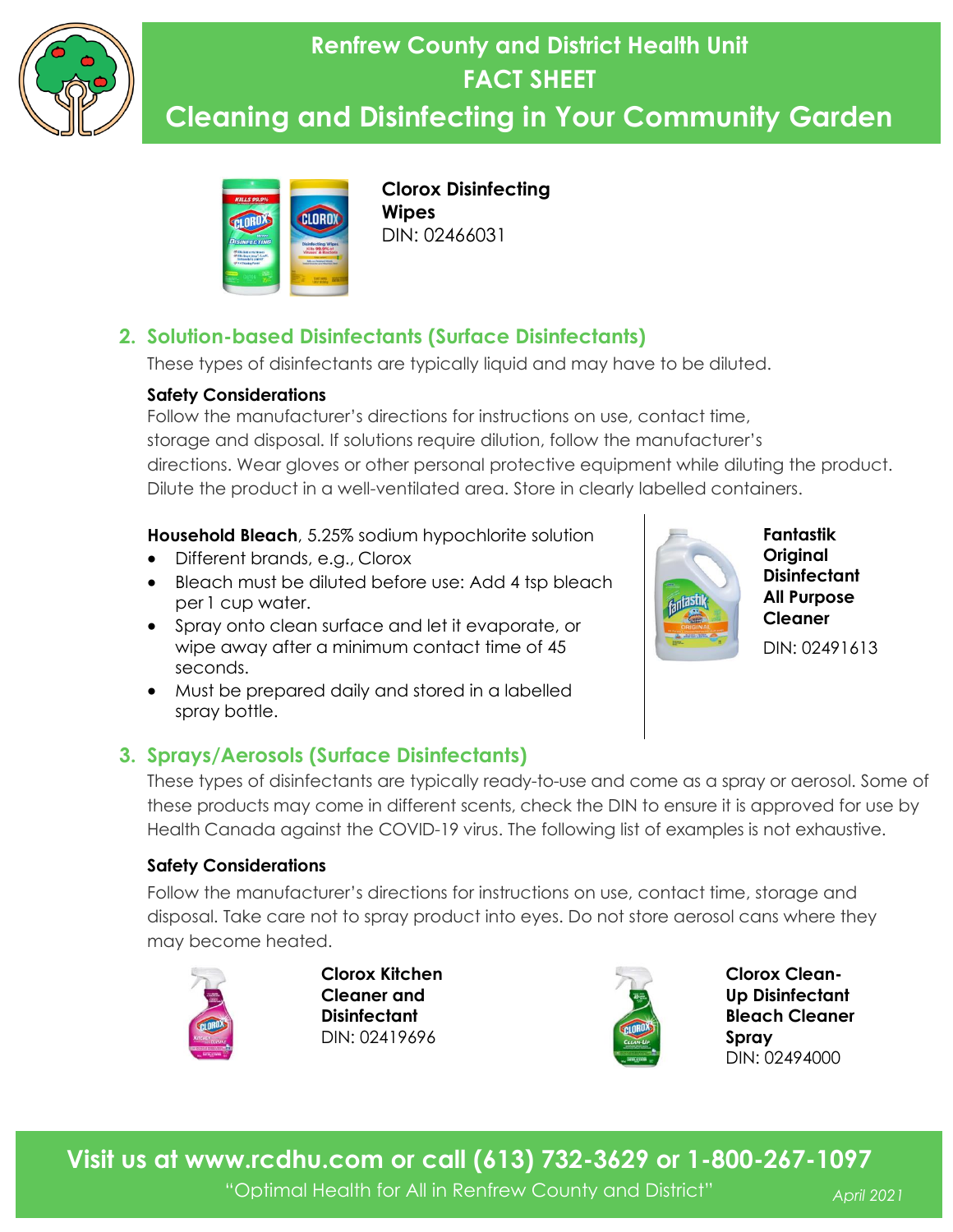

# **Renfrew County and District Health Unit FACT SHEET**

## **Cleaning and Disinfecting in Your Community Garden**



**Lysol Disinfectant Spray** DIN: 02279177

**Fantastik Original** 

DIN: 02491664

**Cleaner**

**Disinfectant All Purpose** 



**Lysol Disinfectant Mist** DIN: 02469340



#### **NOTE: Disinfectants mentioned above are for surfaces and should not be used for hand hygiene.**

### **Hand Sanitizers (for Hand Hygiene)**

Hand sanitizers may be used to disinfect hands, but only if hands are visibly clean. If hands are dirty, wipe them off first with wipes such as moist paper towels or baby wipes.

When using a hand sanitizer, choose one that has an alcohol content of at least 70%.



Health Canada has a list of approved hand sanitizers that are effective against the COVID-19 virus: [www.canada.ca/en/health-](http://www.canada.ca/en/health-canada/services/drugs-health-products/disinfectants/covid-19/hand-sanitizer.html)

[canada/services/drugs-health-products/disinfectants/covid-19/hand-](http://www.canada.ca/en/health-canada/services/drugs-health-products/disinfectants/covid-19/hand-sanitizer.html) [sanitizer.html.](http://www.canada.ca/en/health-canada/services/drugs-health-products/disinfectants/covid-19/hand-sanitizer.html) Health Canada approved hand sanitizers have a DIN or NPN on the product container.

Follow the manufacturer's directions for instructions on use, storage and disposal.

Store hand sanitizers in a safe place only accessible to those who need to use them. Follow the manufacturer's directions on specific instructions relating to storage.

For more information, or to speak with a Public Health Inspector, please call **Renfrew County and District Health Unit at 613-732-3629.**

Adapted and reprinted with the permission from Peterborough Public Health, April 2021.

**Visit us at www.rcdhu.com or call (613) 732-3629 or 1-800-267-1097**